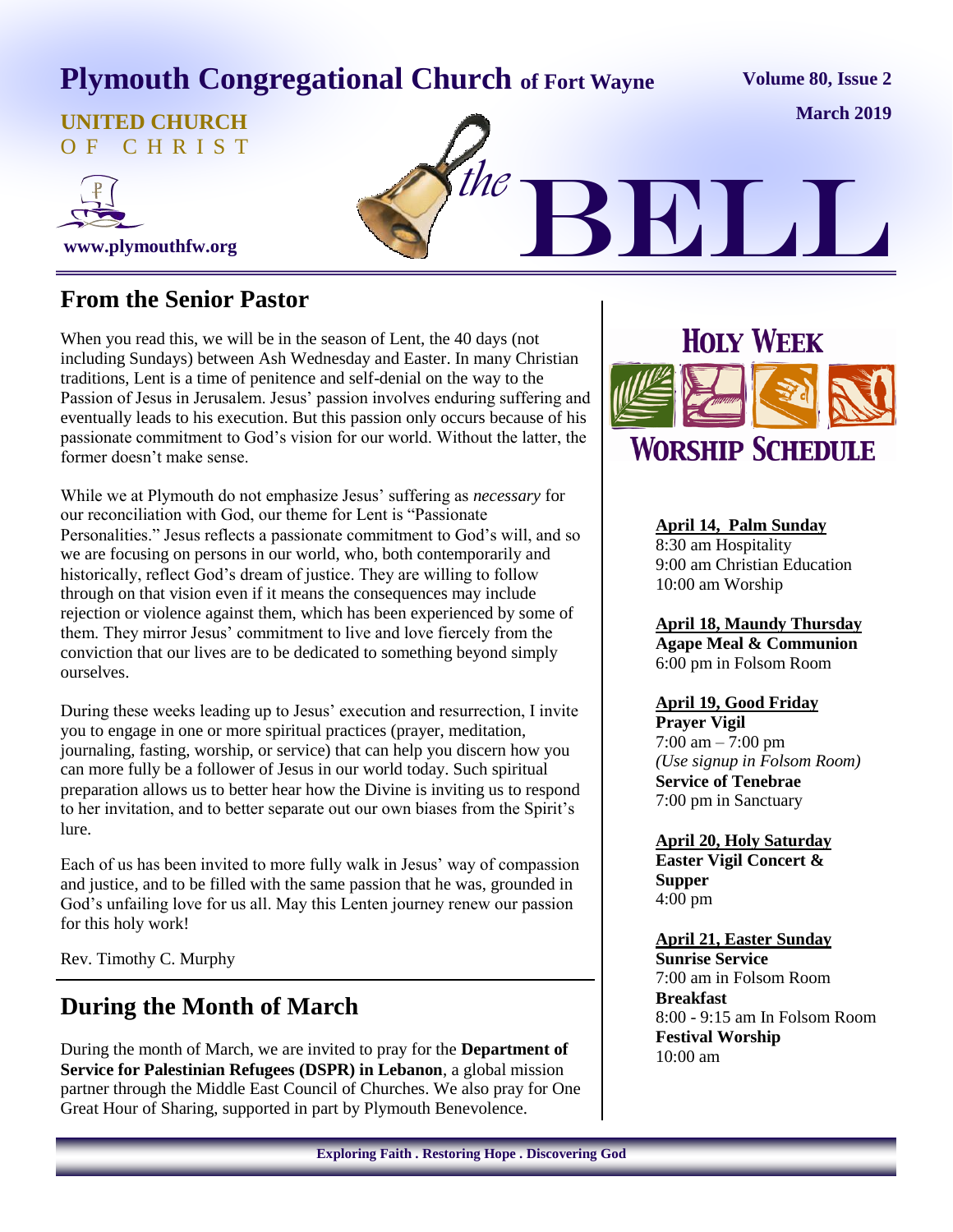#### **Plymouth People In Our Prayers**

Emmy Bailey, Tom Baker, Tom Braun, David Cornwell, Marge Cornwell, Brad Crowder, Elaine Drummond, Ann Filler, Paul Furtner, Ed Gomez, Joan Hartwig, Emery Hicks, Joanne Huber, Susan Jarvis, Nancy Jordan, Ginny Laudadio, Brian Laurenz, Mel Lehrman, Joan Lipscomb, Karen O'Neal, Bonnie Pennock, Michael Popp, Noel Resor, Mimi Rolland, Jordyn Roemer, Claire Roney, Anne Rowland, Jacqueline Sanders, John Shannon, Johanna Smith, Ervin Walter and Joel Walter.

#### **Serving Over Seas:**

Lt. Col. Kate Conkey, Kuwait

**Sympathy** is extended to Joni and Dennis Sutton on the death of Joni's sister, Suzanne Herendeen, January 8, Glen Arbor MI.

**Sympathy** is extended to Terry Springer, her mother Jane Grant Klein, and Tessa, Kirstin, Sarah Springer, on the death of stepfather, husband, step-grandfather, Frank Klein, January 12, Akron, OH.

**Sympathy** is extended to Stan Pflueger and family on the death of his father, Arthur Pflueger, January 16, Woodburn.

**Sympathy** is extended to Rev. Carole Green, Claire Roney, Theo Garcia, Owen and Claire A. Roney, on the death of spouse, mother, grand-mother Rev. Dr. Clare M. Walter, January 26.

**Sympathy** is extended to Ted and Betty Barry on the death of Ted's sister, Sheila Polries, January 26, Bismarck, North Dakota.

**Sympathy** is extended to family and friends on the death of Jeannette Kent, January 27.

**Sympathy** is extended to Jan Gibson, Linda Escosa, and Martha Cooper and families, on the death of their brother, Jim Stedman, February 16.

**Sympathy** is extended to the whole Bohnstedt family and especially to Stephanie (Bohnstedt) Wiesehan, on the tragic deaths of her son, Kevin Wiesehan, 13, and her daughter, Summer Barton, 23, both of whom were killed in a car crash, February 17.

**Sympathy** is extended to family and friends on the death of Mildred Harris, March 9.

#### **Lenten Study:** *Breathing Under Water: Spirituality and the Twelve Steps*

Join Jan Evrard as she leads discussion during Lent on Richard Rohr's book *Breathing Under Water: Spirituality and the Twelve Steps*. The classes will be held in the Chapel at 9:00 am and will run from March 10 through April 14. You can attend whether or not you buy this book, but it is available on Amazon for under \$12. Rohr believes that on the transformational level, the Gospel message and the Twelve Steps of Alcoholics Anonymous are largely the same message. Expect to be transformed through this study!

#### **Good Friday Prayer Vigil Signup**

The signup sheet for Good Friday Prayer Vigil, **April 19**, is in the Folsom Room on an easel. Please volunteer for a 15-minute prayer time in this **7:00 am to 7:00 pm** prayer vigil connection. Each individual needs a phone in order to receive and make a phone call at your prayer time. Complete instructions with prayer guide will be emailed or mailed to each volunteer.

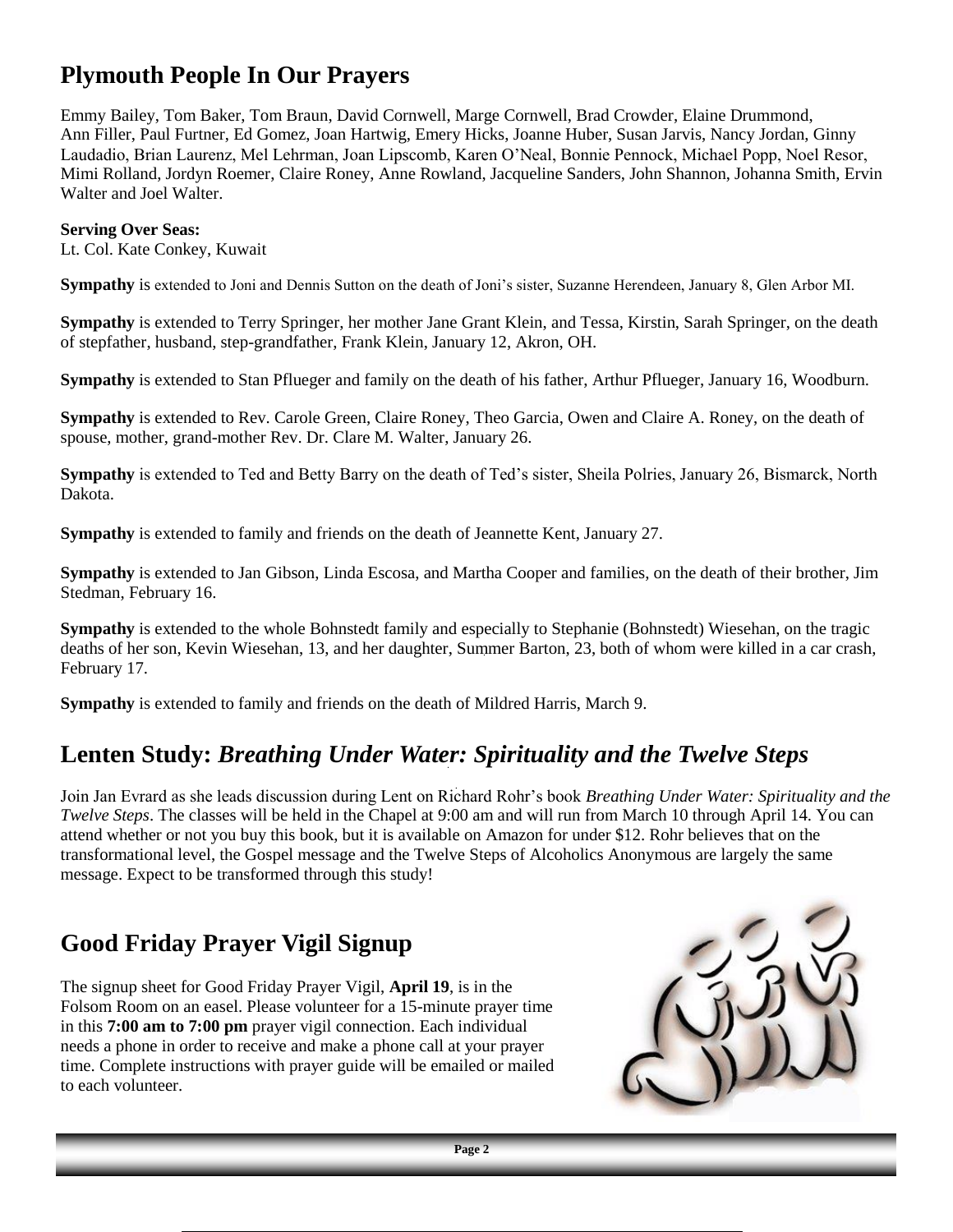### **Here, For Good! Capital Campaign Status Report**

Following is the status report as of December 31, 2018 for the "Here, for Good Capital Campaign." The official fulfillment period for the campaign is scheduled to end April 30, 2019.



Living, Giving & Building Community

Through December 31, 2018, we have received \$1,779,397 of the \$1,936,194 that was officially pledged to the campaign through 137 pledges. This represents 92% of the total pledged dollars. As well, 92% of those who pledged have made payments toward their commitments. These are excellent results with four months left in the fulfillment period.

In addition to this positive news, there has been \$113,158 contributed towards the campaign from individuals or groups that did not officially pledge, as well as some members who pledged who have paid more than their pledge. Consequently, a total of \$1,892,555 has been paid to the campaign. At this point, all monies received toward fulfillment are being credited to the Capital Campaign-Donor Fund, which is serving as the fund that will be used to eventually pay for a new sanctuary roof. While, all bills have been paid for the new HVAC system along with all expenses incurred to operate the campaign, it is important that we encourage anyone who has not paid their complete pledge to complete these payments.

That said, it has been stated from the beginning of this campaign that it is certainly understandable that some of these commitments may have to be reduced or simply be completed after April of this year, as personal circumstances can and have changed for some. Since the sanctuary roof is in good shape, we do not expect to have to use the Capital Campaign-Donor Fund dollars for a number of years, so there is not a sense of urgency to have these remaining dollars in hand.

If you are able to complete your pledge by April 30 please do. If you need more time to complete your pledge, please let Steve Hollingsworth know. You may send Steve an email, stop him here at church and give him a note, or call Steve to let him know when you think you will be able to complete your pledge. Future reporting will be based on any feedback Steve receives. If you do have to reduce your pledge, please contact Kenneth Athon, the Church's Financial Administrator with the revised pledge amount.

The Continuity Committee will review results again after April 30, and in the context of any reductions in pledges or extended fulfillment times, we may begin contacting those who have not completed their fulfillment. We would like to close the fulfillment period as soon as is reasonable and possible, so we can declare the Here, for Good campaign completed.

Whatever the end results of this campaign, it has been an astounding effort by this congregation so thank you!

Continuity Committee of the "Here, for Good Campaign": Eric Black (Chair), Laura Coon, Roger Eversole, Steve Hollingsworth, Rev. Timothy Murphy and Rev. Ruth Phillips

# **Wellspring Fashion Show**

Save the date for a taste of Fort Wayne couture from the Wellspring Shoppe! We're excited that we can provide quality clothing and household items at no cost to clients at Wellspring. **In 2018, nearly 35,000 items found a new home to over 3,300 clients!** While clothing donations are generous, it takes more than apparel to keep the Wellspring Shoppe running. The **Wellspring West Central Fashion Show** is our unique way of garnering support for the Wellspring Shoppe. Over 10 models will walk the runway to illustrate the quality of clothing offered at the Wellspring Shoppe as you enjoy a full breakfast.

The fashion show begins at 7:30 am and will finish at 9:00 am at the Lincoln Financial Event Center at Parkview Field. Tickets are \$35 or two for \$60 and are available for purchase at **e.givesmart.com/events/cGE/**. If you have any questions or would like to sponsor this event, please contact Melissa at 260-422-6618 x112 or Melissa@wellspringinterfaith.com

### **Volunteer Request**

Our friends at Crossroad are seeking volunteers for their "Great American Clean-up" by doing some simple landscaping around their Development and Finance offices. They are looking for several volunteers who are willing to donate three to four hours, beginning at 8:30 am. The dates are **Tuesday, April 30** and **Wednesday, May 1**, with an alternate rain date being **Friday, May 3**. Please contact Pastor Timothy if you would like to volunteer.

# **Chapel Class**

Be watching the Bulletin this spring for a short video series during Chapel Class from the UCC titled, "How Are the Children?" It offers a vivid look at Palestinian children in the custody of the Israeli Military.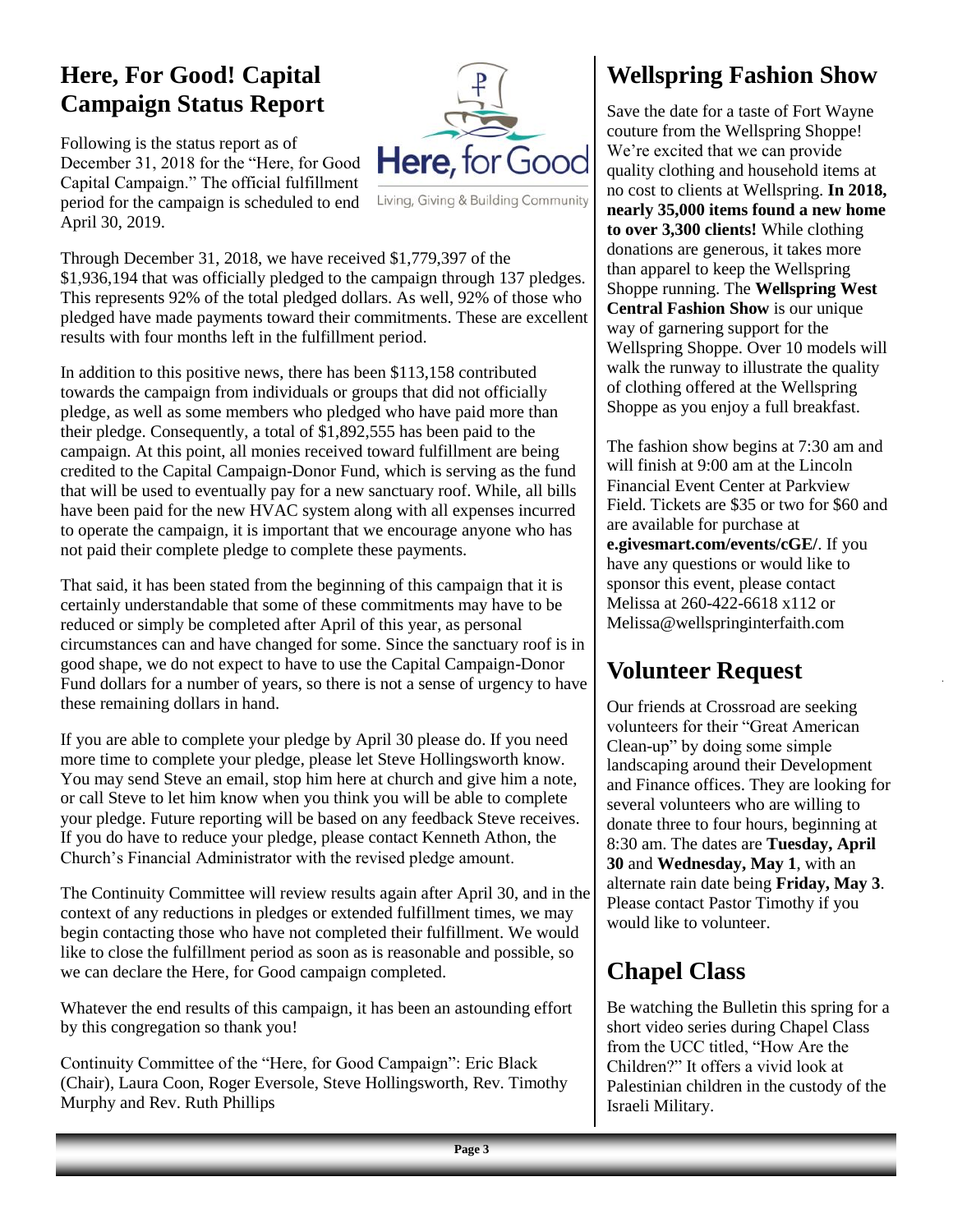# **One Great Hour of Sharing**

"More Than You Can Imagine…"

"Now to Him who by his power working in us is able to accomplish abundantly more than all we can ever ask or imagine…" (Ephesians 3:20-21)

Imagine a world…

where no child goes unfed, un-housed, un-loved where no one ever fears abuse or violence where clean water is not a dream but a reality for all where survivors of natural disasters have the resources they need now and for years to come where vulnerable immigrants are welcomed in Christ's name

"You may say I'm a dreamer, but I'm not the only one. I hope someday you'll join us and the world will live as one." (*Imagine*, by John Lennon)

# **Thank You From Fairfield Elementary**

The Fairfield Elementary teachers and staff are so thrilled to have the abundance of markers (155), crayons (85 pkgs), white board erasers (199), glue sticks (126) and Kleenex (65 boxes) along with many other items. As soon as they arrived at the school, many of the items were immediately claimed and taken to classrooms. Thank you for your generosity. As Jennifer Hayes, the school case manager, said, "Plymouth is Awesome!"

### **Sunday School**

In March we are welcoming our Spring teachers into our Sunday school classrooms, and beginning a new affirmation. Our affirmation for this unit is "I love and take care of my earth home." Clearly, this belief is in line with Plymouth's Earthwise commitments. We will learn about how we as Christians value the earth through Bible stories and verses, traditional stories, observations of nature--and if the weather cooperates even by spending a little time outside.

### **Welcoming New Teachers**

Thank you to the teachers joining our classes this spring: Preschool-1st grade: Pam Ethridge and Andrea Reichard 2nd-5th grade: Joyce Black and Katie Watson 6th-12th grade: Karen Nesius-Roeger and Julie Davidson

### **Passionate Personalities**

During Lent, our pastors will be introducing us to Passionate Personalities folks who worked or are working for justice and inspire us along the way. Coloring sheets of featured Passionate Personalities along with take-home practices will be available each week in the Worship Art Bags. We'll be learning about these personalities during the Peace Candle time and in the library during Children's Fellowship Time. Please note that there is no age limit on the coloring sheets, and adults are welcome to play along!

#### **Indiana-Kentucky Conference, UCC Annual Gathering 2019: Days for Girls Project**

*From the Annual Gathering Planning Team*

Each IKC congregation is invited to support the global mission, *[Days for](http://r20.rs6.net/tn.jsp?f=001XH78x7MH01sAIWv08hgihzXAKhC2WC47--k6sJCYmuMMu7kjUM87LeZlIXnwJAnHvS9dRAfiWd2GhjH0ZRs49S_B6ey_tHDcwOkIjDBzyX_PwKR1mN7dl-Fzkyie-zfIofHQ2s6Fpex0Nc0EwBNwcQ==&c=Nbzo9ABP6JhEJBb57NqSamtFgPA7x4LkQoJwsDJQVCrnAyGZlc6nEg==&ch=AIc-qftowg_Xy)  [Girls,](http://r20.rs6.net/tn.jsp?f=001XH78x7MH01sAIWv08hgihzXAKhC2WC47--k6sJCYmuMMu7kjUM87LeZlIXnwJAnHvS9dRAfiWd2GhjH0ZRs49S_B6ey_tHDcwOkIjDBzyX_PwKR1mN7dl-Fzkyie-zfIofHQ2s6Fpex0Nc0EwBNwcQ==&c=Nbzo9ABP6JhEJBb57NqSamtFgPA7x4LkQoJwsDJQVCrnAyGZlc6nEg==&ch=AIc-qftowg_Xy)* which "is changing the status quo, through quality menstrual care solutions, health education, and income-generation opportunities." Each church has been asked to collect the following items and bring them to Annual Gathering 2019:

- **20 pairs** of 100% cotton brief-style women's underpants in dark and dark-patterned colors. We need youth sizes 10 through 14, and women's sizes 6 and 7. (If you send packs with lighter colors, no problem! The lighter colored underwear will be donated to local IKC agencies.)
- **10 bags** of Ziploc brand freezer bags, with the standard "zipper" closure, no slider bags. They must be this type and brand.
- **20 washcloths**, 100% cotton, in dark, appealing colors.

We will use these items to create feminine hygiene kits for young women in places where access to and education about feminine hygiene is scarce or non-existent. With washable and reusable kits, which last about 3 years, young women can continue to learn, work, and socialize without interruption.

If you'd like to know more about *Days for Girls*, visit their web site [https://www.daysforgirls.org/](http://r20.rs6.net/tn.jsp?f=001XH78x7MH01sAIWv08hgihzXAKhC2WC47--k6sJCYmuMMu7kjUM87LeZlIXnwJAnHvS9dRAfiWd2GhjH0ZRs49S_B6ey_tHDcwOkIjDBzyX_PwKR1mN7dl-Fzkyie-zfIofHQ2s6Fpex0Nc0EwBNwcQ==&c=Nbzo9ABP6JhEJBb57NqSamtFgPA7x4LkQoJwsDJQVCrnAyGZlc6nEg==&ch=AIc-qftowg_Xy)

**Bring new purchased items and place in the marked bin in the Folsom Room.**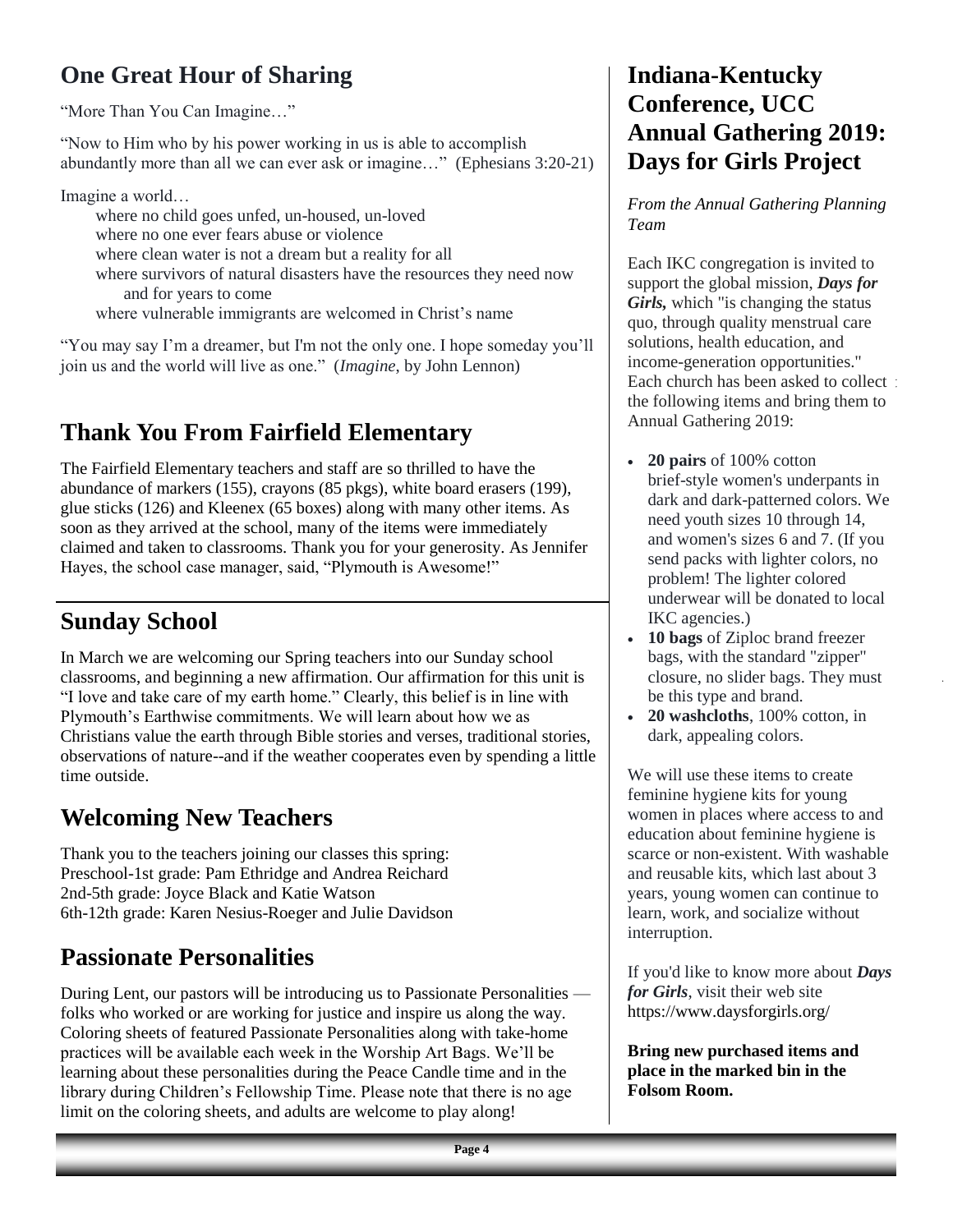|   |                      |    | <b>March Birthdays</b> |    |                      |
|---|----------------------|----|------------------------|----|----------------------|
| 2 | Andrea Michelle Grim | 10 | Brandi Wallace         | 24 | Anne Rowland         |
| 3 | Maia Maddela         | 11 | Fred Augspurger        | 25 | Lucia Leal           |
| 4 | Terry Dougherty      | 12 | Michael Cates          | 25 | <b>Adrian Steele</b> |
| 4 | Lucy Hess            | 14 | Karen Fraser           | 26 | Zachary Tyndall      |
| 5 | Janis Bohnstedt      | 15 | Ally Dove              | 27 | Carol Kirsch         |
| 5 | Diane Campion        | 15 | Anna Konger            | 28 | Grayson Pettit       |
| 5 | Jeffrey Dellinger    | 15 | Jonathan McCoy         | 29 | <b>Ruth Bracht</b>   |
| 5 | <b>Jacob Eitsert</b> | 16 | <b>Kay Porter</b>      | 29 | Ed Crain-Shick       |
| 5 | Matthew Mikesell     | 16 | Melissa Wearley        | 29 | Madison McMillan     |
| 5 | Maximus Miller       | 18 | Peg Burrell            | 29 | Janeen Wilch         |
| 5 | <b>Bob Pugh</b>      | 19 | Todd Jordan            | 30 | Carol Roberts        |
| 6 | <b>Barb Duch</b>     | 19 | Kathy Kolb             | 30 | <b>Matt Sutter</b>   |
| 7 | <b>Ethen Fisher</b>  | 21 | David Childs           | 31 | Christine Archer     |
| 7 | Mattie Ann Torres    | 21 | <b>Steve Etheridge</b> | 31 | Christine Leggett    |
| 8 | Ethan Leal           | 21 | <b>Tegan Fultz</b>     | 31 | Anthony Morgan       |
| 8 | Carol Lewark         | 21 | Olivia Steele          | 31 | Katherine Walker     |
| 8 | Ken Modesitt         | 22 | Zoe Snow               |    |                      |
| 9 | <b>Beth Walker</b>   | 24 | Gage Berger            |    |                      |

#### **2018 Growing Hope Globally Financial Report**

| Pleasant Chapel Church of the Brethren |             |
|----------------------------------------|-------------|
| Soybean Crop Settlement                | \$5,739.39  |
| Soybean Crop Settlement                | \$718.98    |
| <b>Hay Auction Donation</b>            | \$298.92    |
| <b>Farmland Rental Donation</b>        | \$640.00    |
| <b>Total Receipts</b>                  | \$7,397.29  |
| Expenses                               |             |
| <b>Harvest Celebration</b>             | \$155.39    |
| Soybean Crop                           | \$660.00    |
| Profit from Crop                       | \$6581.90   |
| Peace UCC Contribution                 | \$1455.25   |
| <b>Plymouth UCC Contribution</b>       | \$13,102.64 |
| Total                                  | \$21.139.79 |

The funds were divided in three ways. The Burkina Faso Gnagha program received \$10,000. The Honduras Macuelizo program also was granted \$10,000. The remaining \$1,139.79 was directed to the General Operations fund of Growing Hope. Thank you to everyone for your continued support for this program, which allows our Brothers and Sisters in need, to become self-supporting.

The Growing Hope Globally (FRB) Committees of Pleasant Chapel, Peace and Plymouth

**Page 5**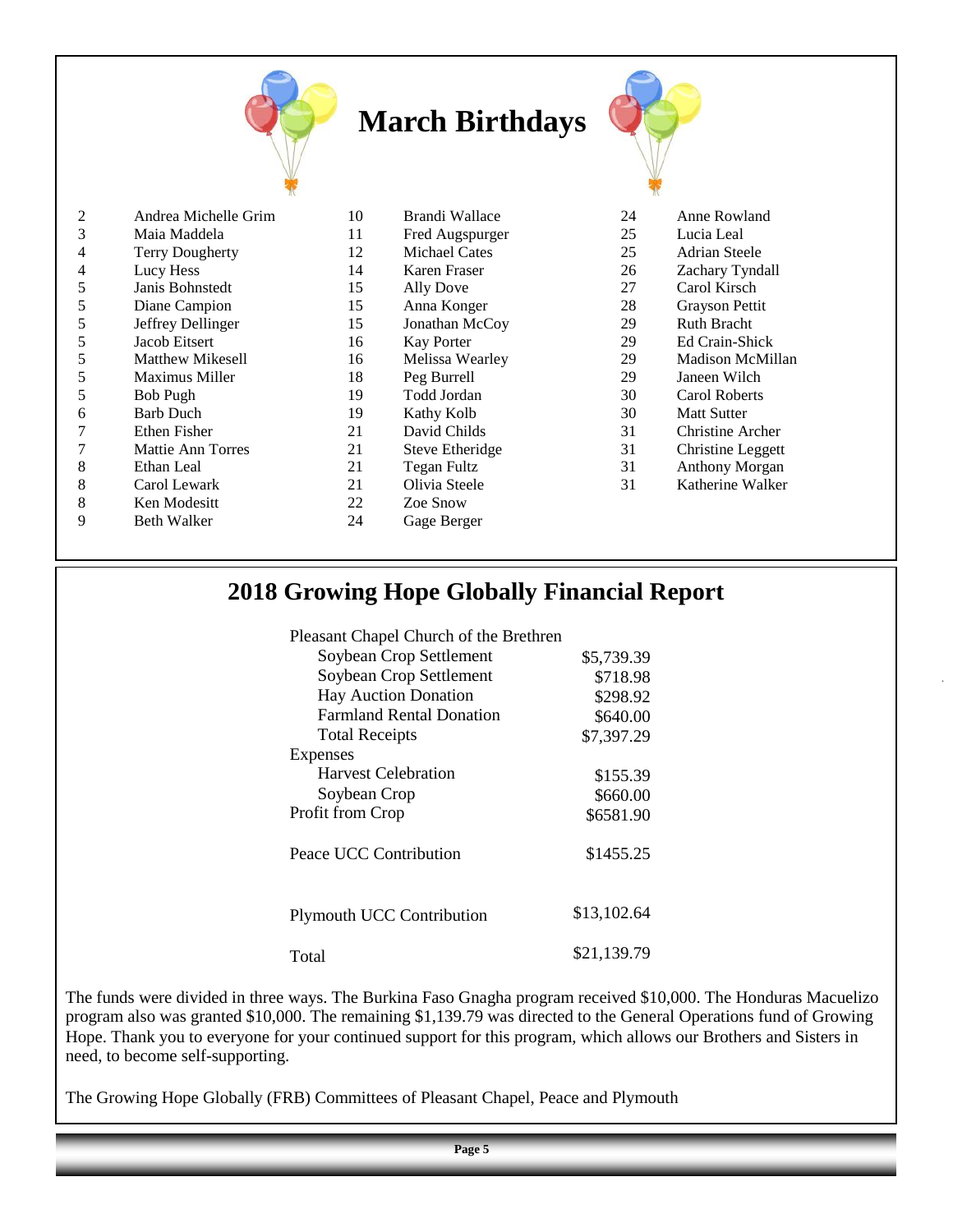# Welcome New Members!

**Mary Ellen Argus** has lived in Fort Wayne for many years and attended a Catholic Church. She was so happy to find a more inclusive and uplifting attitude here at Plymouth Church. She has enjoyed the thoughtful and motivating sermons for close to 8 years while attending Plymouth Church with her husband, Bill. She feels it is time to give back to Plymouth for all she has received. She works full-time as a dentist and has volunteered at Matthew 25 Dental and Health Clinic for many years. Mary Ellen and Bill have three married sons and hope to have grandchildren someday. Mary Ellen also enjoys bike riding on the trails and playing bridge around Fort Wayne.

**Dave Meriwether** grew up mostly in Thousand Oaks, California. His mother was the daughter of Armenian immigrants and his father was a Presbyterian pastor. He received a BA in English from the University of Redlands in Redlands, California and an M. Div. from Fuller Theological Seminary in Pasadena, California. Dave was the pastor of First Presbyterian Church in Paulding, Ohio for 25 years, and is currently a chaplain at Parkview Regional Medical Center. He and Patty were married in 1981, moved to Fort Wayne in December 2016 and followed their daughter Allie and her family to Plymouth. After pastoring a conservative church that left its denomination over the issue of LGBTQ ordination, he is very happy to be part of an open and affirming congregation.

Patty Meriwether attended the Boar's Head Festival with her husband, Dave, and daughter Allie (then 4 years old) in 1991 when a member of the congregation where Dave was pastor in Paulding, Ohio gave them tickets. They loved it. In 2015, when daughter Allie and husband Matt Brown started attending Plymouth with their daughters, Lucy and Miriam, little did Patty realize she & Dave would join less than four years later. Plymouth has been an important part of Patty's journey of understanding and affirming their two, much-loved, queer adult kids, Jack and Matthew, and has helped her feel confident as an advocate for the LGBTQI+ community, enough so that she has recently started the Indiana chapter of Free Mom Hugs (ask her about it!) Patty is a mental health rehabilitation skills coach, working with mostly kids under age eighteen. She loves living on the same street as her grandchildren, misses the beaches of Southern California where she grew up, and can't believe she turns sixty this year.

**Candace Davis Murphy** was most recently a member of All Peoples Christian Church (Disciples of Christ) in Los Angeles, CA and a member of (a)Spire Ministry (UCC) in Pasadena, CA. She was born and raised in Hopkinsville, Kentucky, attending Catholic and private Christian schools, while also being a member of the Disciples of Christ. She teaches violin lessons at Mynett Music and performs regularly in Fort Wayne. Candace first came to know of Plymouth through her husband Timothy's search and call process and is very excited to officially be a member here.



**"Light Up the Boar's Head" Campaign**



By now every member of Plymouth Church and many friends of Plymouth and past patrons of the Boar's Head Festival should have received an invitation to donate to the "Light Up the Boar's Head" capital campaign. The Festival Committee is hoping to raise around \$70,000 to replace the 30-year-old Boar's Head dimmer board and lighting instruments to an LED system that is compatible with the new electrical LED system installed in the Sanctuary and supports our Earth-wise Covenant. If you did not receive a letter and wish to donate, extra donation cards may be obtained in the main church office. One may donate by check or by using Plymouth's QR Code/Scanner tag LUTBH (Light up the Boar's Head). We are hoping to wrap-up the campaign by the end of April so that equipment may be ordered and installed in time for the 45th Boar's Head Festival this December. Thank you so much for this support!

Jim Schmidt, Boar's Head Festival Committee Chair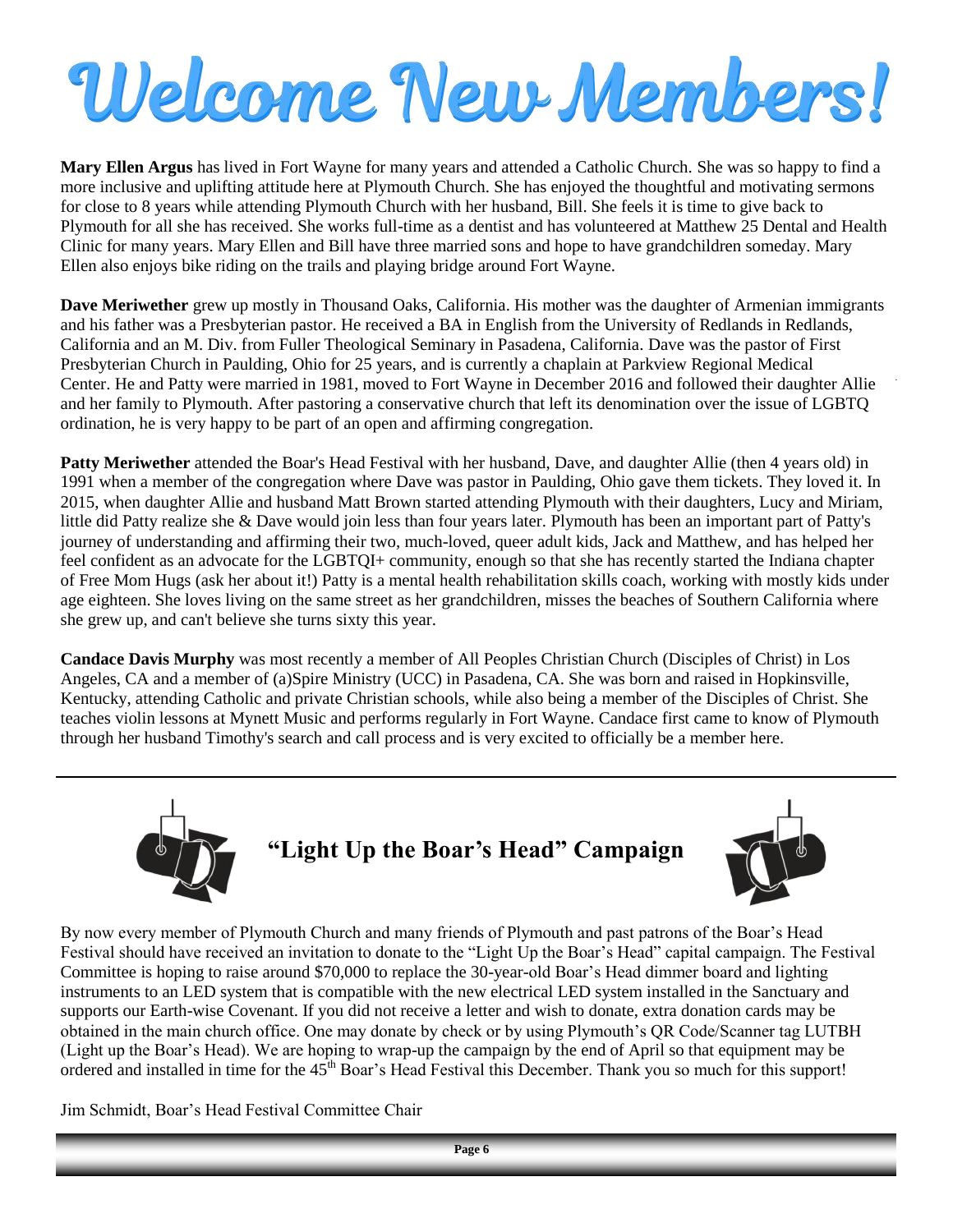# *Women's Retreat*

*Saturday, April 27, 2019, 9 a.m. to 4 p.m. Lindenwood Retreat Center, Donaldson, IN* 

# *IMAGINE ~ Sisters all are we! Relax ~ Reflect ~ Renew*

*An informal day to get acquainted with one another and with two biblical women of unique status: Miriam and Mary Magdalene. Our own Marlene Crowder will portray the sacred stories of these women.*

*Our day begins with fun and easy getting to know you, singing, and communion. \*\*Please bring a scarf of your favorite color or images to adorn the table and to use for gentle movement in Miriam's Dance.*

#### *Before & after lunch you will have the following options:*

*\*Pound rhythm, music, and movement, led by Dawn O'Bran, instructor; \*Walk the Labyrinth; \*Walk the path around the lake; Sit and think; \*Meditate in the prayer garden; \*Talk with a friend or new person.* 

*\_\_\_\_\_\_\_\_\_\_\_\_\_\_\_\_\_\_\_\_\_\_\_\_\_\_\_\_\_\_\_\_\_\_\_\_\_\_\_\_\_\_\_\_\_\_\_\_\_\_\_\_\_\_\_\_\_\_\_\_\_\_\_\_\_\_\_\_\_\_\_\_\_\_\_\_\_\_\_\_\_\_\_\_\_\_\_\_\_*

*All Plymouth women members/friends/ages 18 years and more are welcome.* 

# *Registration due in church office by April 11, 2019*

|                                                  | Zip Code_______________________                    |
|--------------------------------------------------|----------------------------------------------------|
|                                                  |                                                    |
| I can drive _____passengers                      | \$20.00 $\text{Enclosed**}$ Cash _________________ |
| I need a ride______* I will meet you there _____ |                                                    |
|                                                  |                                                    |

*\*Carpooling will be arranged by Sandy Moliere for those who need a ride. \*\*Scholarship assistance available. Contact Rev. Ruth E. Phillips, 423-9424*